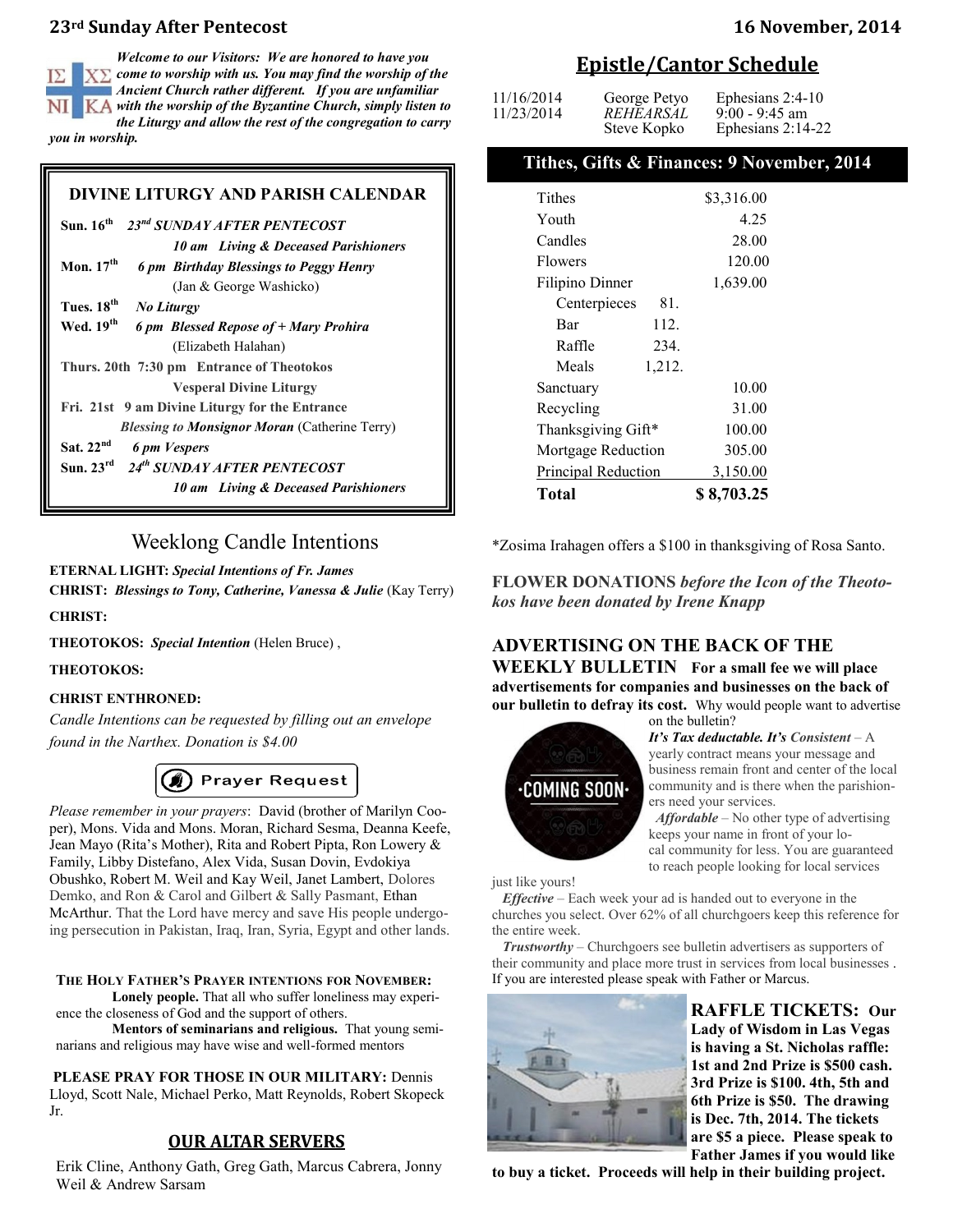## **23rd Sunday After Pentecost 16 November, 2014**

monks and religious.



## **THE VOCATION TRAVELING ICON**  is at the home of Fr. James R. Barrand until Nov. 30th. Please join your prayers with his that the Lord will bless His Holy Church with more priests,



**OUR SINCERE THANKS TO ANGEL ICA AND ALL HER ANGELS for all their planning and cooking last week end. We especially appreciate the enttainment !** 

# **THOMAS AQUINAS COLLEGE SEMINAR AT CHRIST CATHEDRAL: THE WISDOM OF**

**GENESIS Seminar and Reception**

Hosted by the Thomas Aquinas College Orange County Board of Regents

For a variety of philosophical, scientific, and cultural reasons, we live in a time where the idea of the *[dependence](http://thomasaquinas.edu/oc-seminar?utm_source=Thomas+Aquinas+College+List&utm_campaign=b4b62daf8a-Orange_County_BOR_Seminar10_21_2014&utm_medium=email&utm_term=0_934026db06-b4b62daf8a-241865929) of nature on Another* is considered outdated and passé. Nature is thought to be an eternal, self-sustaining system — it may have begun with a "big bang," but any question about the origin and materials of the "big bang" itself are off the table since they are beyond the reach of modern science. Genesis steps in precisely where science leaves off and provides an account of the ultimate origin and fundamental order of the natural world.

For his part, St. Augustine in his commentary on the Creation goes beyond a simplistic fundamentalism and explains the various ways we can read the Genesis account to discern the truths it contains.

Please join members of the faculty of Thomas Aquinas **[College](http://thomasaquinas.edu/oc-seminar?utm_source=Thomas+Aquinas+College+List&utm_campaign=b4b62daf8a-Orange_County_BOR_Seminar10_21_2014&utm_medium=email&utm_term=0_934026db06-b4b62daf8a-241865929)** as guests of the Orange County Board of Regents for a seminar to discuss the meaning and implications of chapters 1 through 3 of the Book of Genesis and St. Augustine's Commentary on Creation. The seminar will take place on Saturday, November 22 from 1:00 – 3:00 p.m. with a short reception to follow.

The seminar is not a lecture; nor is it a discourse among a panel of experts. Everyone in attendance is invited to participate actively in the conversation, working together to distill and analyze the meaning of these important readings. Leading the seminar will be the College's president, Dr. Michael F. McLean and its vice president, Dr. Paul J. O'Reilly. .

> [Registration](http://thomasaquinas.edu/oc-seminar?utm_source=Thomas+Aquinas+College+List&utm_campaign=b4b62daf8a-Orange_County_BOR_Seminar10_21_2014&utm_medium=email&utm_term=0_934026db06-b4b62daf8a-241865929#) for the seminar and reception is free. To participate: [Register for the Thomas Aquinas College](http://thomasaquinas.edu/event/christ-cathedral-registration)

[Seminar.](http://thomasaquinas.edu/event/christ-cathedral-registration)

Read the brief, highly accessible readings. The College will mail you copies of the readings and instructions for the day. Space is limited — register now! Questions? Please e-mail [Robert](mailto:rbagdazian@thomasaquinas.edu)  [Bagdazian](mailto:rbagdazian@thomasaquinas.edu) or call, 805-421-5927.

**FOOD PANTRY** As we prepare for the our National day of Thanksgiving we realize how spiritually and materially blessed we are and we look for opportunities to give to those less fortunate. You may like to bring items to the parish hall and we will gladly convey them to St. Boniface for their outreach to the poor of the community.

We are always in need of staple items including: **hearty soups, canned tuna fish, jars of peanut butter, mac-n-cheese, pasta, pasta sauce (in a plastic jar), juices and juice boxes and Parmalat and dry milk.** Also other staples such as cereal, rice, beans, canned soups and vegetables, toilet paper and toiletries are always gladly accepted.



**ECCLESIA AT MOUNT ST. MARY'S COLLEGE LET US NOT FORGOT THEIR CRY: THE PERSECUTED MINORITIES OF THE MIDDLE EAST**. Presented by Fr. Alexei Smith Nov. 22, 2014 – 9 AM to 4 PM The news is full of the stories of the persecuted Christians and other minorities of the Middle East – but we often do not comprehend what we

hear or read. How do we interpret what is happening? How can we respond? This workshop is designed to help us to more fully understand the rich, ancient and complex history of minority religious traditions in this region, their relationships with their neighbors, and the current circumstances of severe threat to their existence. Location: Donohue Center, Mount Saint Mary's College, Doheny Campus (downtown LA, on Adams, between Hoover and Figueroa) RSVP by Nov. 19. Cost \$25.payable by mail or day of workshop. Email campus  $ministry@msmc.la.edu$  for more information.



**PROCEDURES to be followed at the Church of the Annunciation when a Sacred Particle inadvertently falls to the ground:** We have all experienced a baby dropping or throwing food and realizing to our horror that there is a splash or spatter pattern of spaghetti or cereal that can cover a 3 foot radius or more. When a Sacred particle inadvertently drops to the ground, it can send droplets of the precious blood quite far from where it rests on the floor. That is why even though the red cloth covers the immediate area it is best to give a wide berth to that area so proper cleansing can be done of the

whole area.

## **Procedures:**

1) stop that communion line immediately,

2) the priest should retrieve and consume the particle in front of the people,

3) altar servers should bring down 2-5 purificators & the cruet of water

4) enough water should be poured to flood the immediate area, 5) A red cloth should be put over the area,

6) because there is always spatter and it is not easily seen nor is all the precious Blood cleansed from the area with one cleansing please realize that the red cloth therefore DOES NOT cover the whole area and NO ONE should attempt to merely step over the area,

 (a) **USHERS** should stop the line, listen to priest for direction the line will take or sent all the people to the other line,

 (b) The **PRIEST** who dropped the particle is to stop giving communion to their line. Otherwise, people will attempt to step over the cloth, thinking it is safe but may still trample on the blood of Christ. 7) Priest: If the particle drops in your line:

(a) move over at least 4 foot from where you were or

 (b) go to the other side of 2nd priest - thus moving the people far from the area.

8) *IMMEDIATELY* after services, the floor should be flooded with more water - up to an 18-20 inch circle from the spot where the Precious Particle dropped. An Altar server should be present to assist the priest.

I hope this clarifies the procedure.